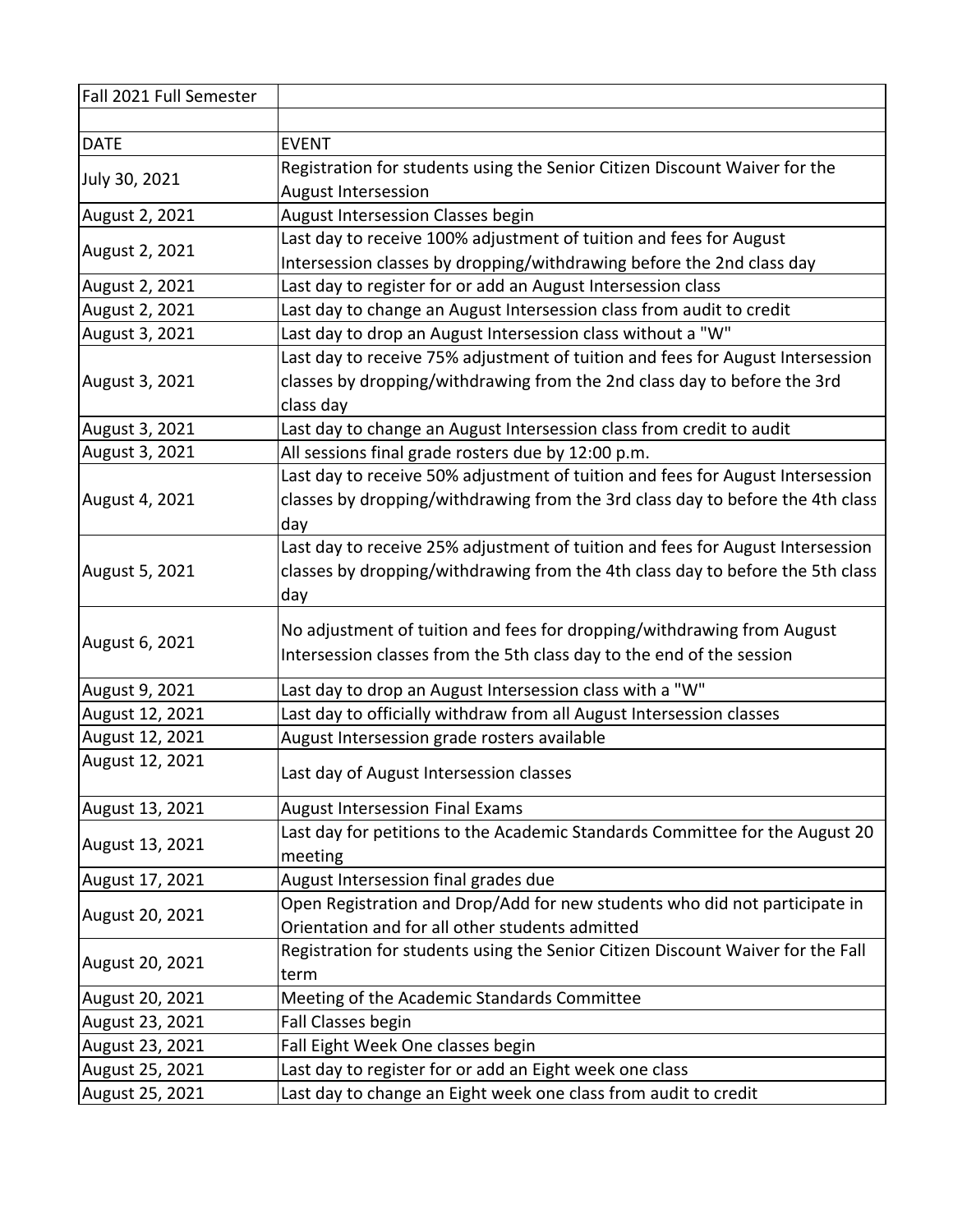| August 25, 2021    | Last day to receive 100% adjustment of tuition and fees for Eight week one       |
|--------------------|----------------------------------------------------------------------------------|
|                    | classes by dropping/withdrawing before the 4th class day                         |
| August 27, 2021    | Last day to register for or add a full semester class                            |
| August 27, 2021    | Last day to change a full semester class from audit to credit                    |
| August 27, 2021    | Last day of fee payment deadline                                                 |
| August 27, 2021    | Last day to apply for residency reclassification                                 |
| August 27, 2021    | Last day to have college-based fees adjusted by changing colleges                |
| August 27, 2021    | Last day to change an Eight week one class from credit to audit                  |
| August 27, 2021    | Last day to drop an Eight week one class without a "W". An Eight week one        |
|                    | class dropped after this date but on or before October 1 will remain on the      |
|                    | official record with a "W" indicating withdrawal. No Eight week one class or     |
|                    | classes may be dropped after October 1 unless the student officially withdraws   |
|                    | from all classes that have not yet been completed                                |
| August 27, 2021    | First deadline for colleges to submit graduation clearances                      |
|                    | Last day to receive 100% adjustment of tuition and fees for full semester        |
| August 29, 2021    | classes by dropping/withdrawing before the 6th class day; a \$45 fee will be     |
|                    | charged for withdrawing                                                          |
|                    | Last day to receive 75% adjustment of tuition and fees for Eight week one        |
| August 30, 2021    | classes by dropping/withdrawing from the 4th class day to before the 7th class   |
|                    | day                                                                              |
| September 1, 2021  | Schedule of Classes available on web                                             |
|                    | Last day to receive 50% adjustment of tuition and fees for Eight week one        |
| September 2, 2021  | classes by dropping/withdrawing from the 7th class day to before the 10th        |
|                    | class day                                                                        |
|                    | Last day to drop a full semester class without a "W". A full semester class      |
|                    | dropped after this date but on or before November 19 will remain on the          |
| September 3, 2021  | official record with a "W" indicating withdrawal. No full semester class or      |
|                    | classes may be dropped after November 19 unless the student officially           |
|                    | withdraws from all classes that have not yet been completed                      |
| September 3, 2021  | Last day to change a full semester class from credit to audit                    |
| September 6, 2021  | Labor Day holiday                                                                |
|                    | Last day to receive 75% adjustment of tuition and fees for full semester         |
| September 6, 2021  | classes by dropping/withdrawing from the 6th class day to before the 11th        |
|                    | class day; a \$45 fee will be charged for withdrawing                            |
|                    | Last day to receive 25% adjustment of tuition and fees for Eight week one        |
| September 8, 2021  | classes by dropping/withdrawing from the 10th class day to before the 13th       |
|                    | class day                                                                        |
| September 9, 2021  | No adjustment of tuition and fees for dropping/withdrawing from Eight week       |
|                    | one classes from the 13th class day to the end of the session                    |
| September 10, 2021 | Final deadline for colleges to submit graduation clearances                      |
|                    | Last day to receive 50% adjustment of tuition and fees for full semester classes |
| September 13, 2021 | by dropping/withdrawing from the 11th class day to before the 16th class day;    |
|                    | a \$45 fee will be charged for withdrawing                                       |
|                    |                                                                                  |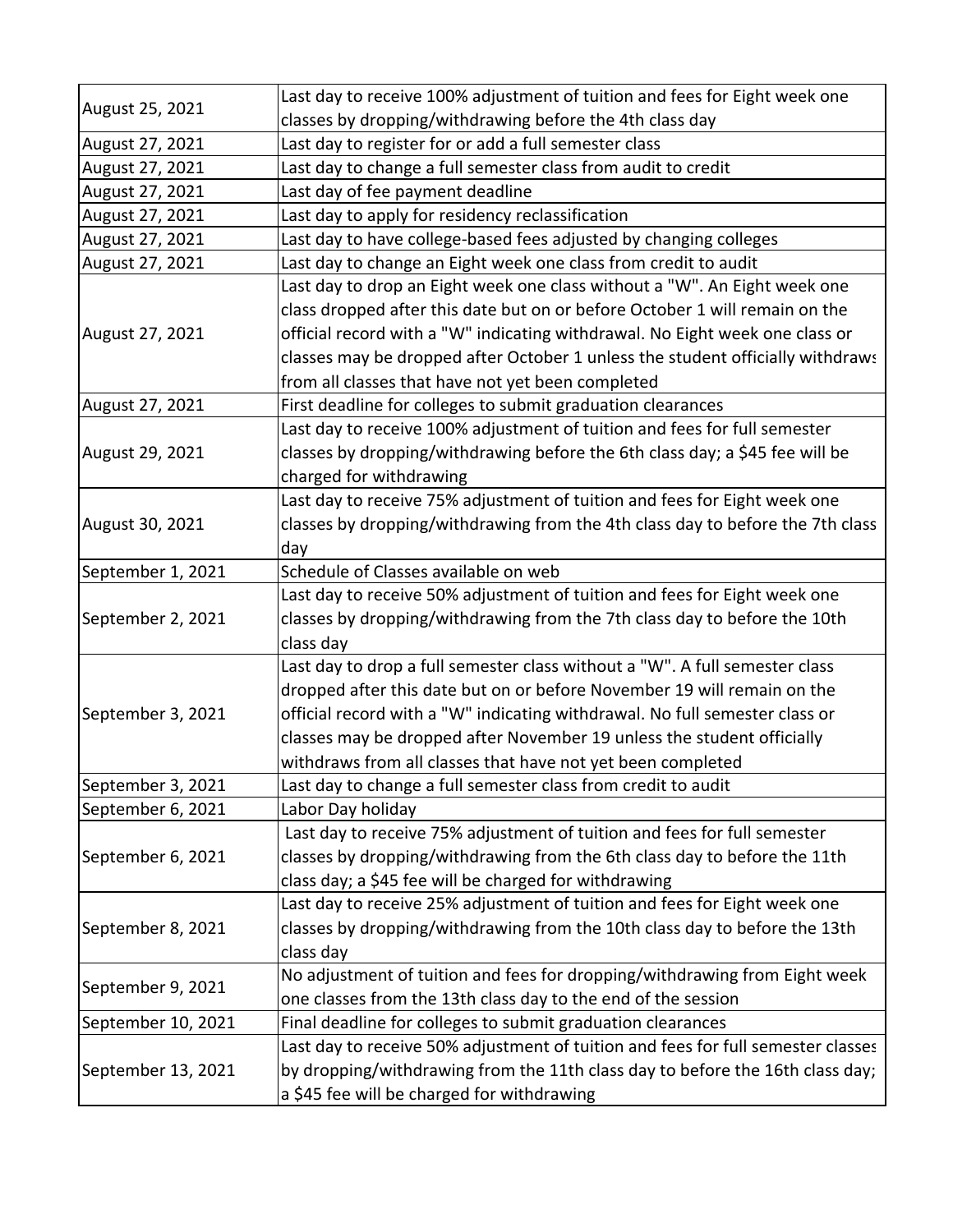| September 20, 2021  | Last day to receive 25% adjustment of tuition and fees for full semester classes                                                                                                                                                                                                                                                                                                    |
|---------------------|-------------------------------------------------------------------------------------------------------------------------------------------------------------------------------------------------------------------------------------------------------------------------------------------------------------------------------------------------------------------------------------|
|                     | by dropping/withdrawing from the 16th class day to before the 21st class day;                                                                                                                                                                                                                                                                                                       |
|                     | a \$45 fee will be charged for withdrawing                                                                                                                                                                                                                                                                                                                                          |
| September 21, 2021  | No adjustment of tuition and fees for dropping/withdrawing from full                                                                                                                                                                                                                                                                                                                |
|                     | semester classes from the 21st class day to the end of the session; a \$45 fee                                                                                                                                                                                                                                                                                                      |
|                     | will be charged for withdrawing                                                                                                                                                                                                                                                                                                                                                     |
| September 27, 2021  | Early Progress grade rosters available                                                                                                                                                                                                                                                                                                                                              |
|                     | Call for Classes sent out - data entry & priority room assignments for                                                                                                                                                                                                                                                                                                              |
| October 1, 2021     | Summer/Fall terms                                                                                                                                                                                                                                                                                                                                                                   |
| October 1, 2021     | Application deadline for students who plan to graduate at the end of Fall                                                                                                                                                                                                                                                                                                           |
| October 1, 2021     | Last day to drop an Eight week one class or classes with a "W". No Eight week<br>one class or classes may be dropped after this date unless the student officially<br>withdraws from all classes that have not yet been completed                                                                                                                                                   |
| October 8, 2021     | Last day for petitions to the Academic Standards Committee for the October<br>15 meeting                                                                                                                                                                                                                                                                                            |
| October 12, 2021    | Last day to officially withdraw from all Eight week one classes when officially<br>withdrawing from the university (no longer enrolled in any classes at the<br>University for the entire semester that have not yet been completed)                                                                                                                                                |
|                     |                                                                                                                                                                                                                                                                                                                                                                                     |
| October 12, 2021    | Last day of Eight week one classes                                                                                                                                                                                                                                                                                                                                                  |
| October 13, 2021    | Eight week two classes begin                                                                                                                                                                                                                                                                                                                                                        |
| October 15, 2021    | Last day to register for or add an Eight week two class                                                                                                                                                                                                                                                                                                                             |
| October 15, 2021    | Meeting of the Academic Standards Committee                                                                                                                                                                                                                                                                                                                                         |
| October 15, 2021    | Last day to change an Eight week two class from audit to credit                                                                                                                                                                                                                                                                                                                     |
| October 18-19, 2021 | Fall Break (Student break, University offices will be open)                                                                                                                                                                                                                                                                                                                         |
| October 19, 2021    | Last day to receive 100% adjustment of tuition and fees for Eight week two                                                                                                                                                                                                                                                                                                          |
|                     | classes by dropping/withdrawing before the 4th class day                                                                                                                                                                                                                                                                                                                            |
| October 21, 2021    | Early Progress grade rosters due                                                                                                                                                                                                                                                                                                                                                    |
| October 22, 2021    | Early Progress Grades E-Mailed for 1000 and 2000 Level Classes                                                                                                                                                                                                                                                                                                                      |
| October 21, 2021    | Last day to drop an Eight week two class without a "W". An Eight week two<br>class dropped after this date but on or before November 19 will remain on the<br>official record with a "W" indicating withdrawal. No Eight week two class or<br>classes may be dropped after November 19 unless the student officially<br>withdraws from all classes that have not yet been completed |
| October 21, 2021    | Last day to change an Eight week two class from credit to audit                                                                                                                                                                                                                                                                                                                     |
| October 24, 2021    | Last day to receive 75% adjustment of tuition and fees for Eight week two                                                                                                                                                                                                                                                                                                           |
|                     | classes by dropping/withdrawing from the 4th class day to before the 7th class<br>day                                                                                                                                                                                                                                                                                               |
| October 27, 2021    | Last day to receive 50% adjustment of tuition and fees for Eight week two                                                                                                                                                                                                                                                                                                           |
|                     | classes by dropping/withdrawing from the 7th class day to before the 10th<br>class day                                                                                                                                                                                                                                                                                              |
| November 1-19, 2021 | Priority Registration for currently enrolled students                                                                                                                                                                                                                                                                                                                               |